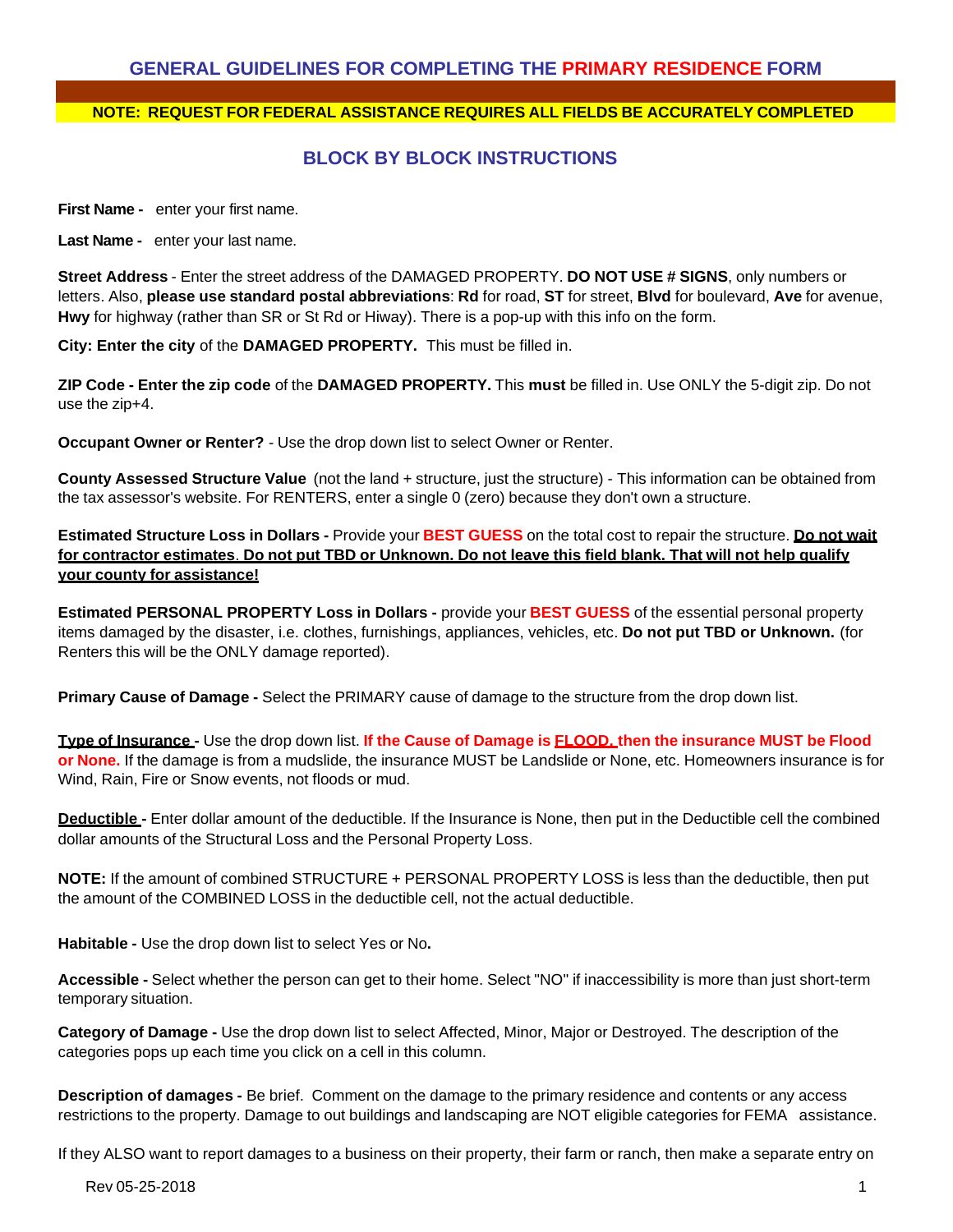# **GENERAL GUIDELINES FOR COMPLETING THE PRIMARY RESIDENCE FORM**

**NOTE: REQUEST FOR FEDERAL ASSISTANCE REQUIRES ALL FIELDS BE ACCURATELY COMPLETED** the Business form (so they would be on both reports).

**Contact Name** – Provide name of person to be contacted.

**Contact Phone** – Provide telephone number of contact person.

**Contact Email** – Provide email address of contact person.